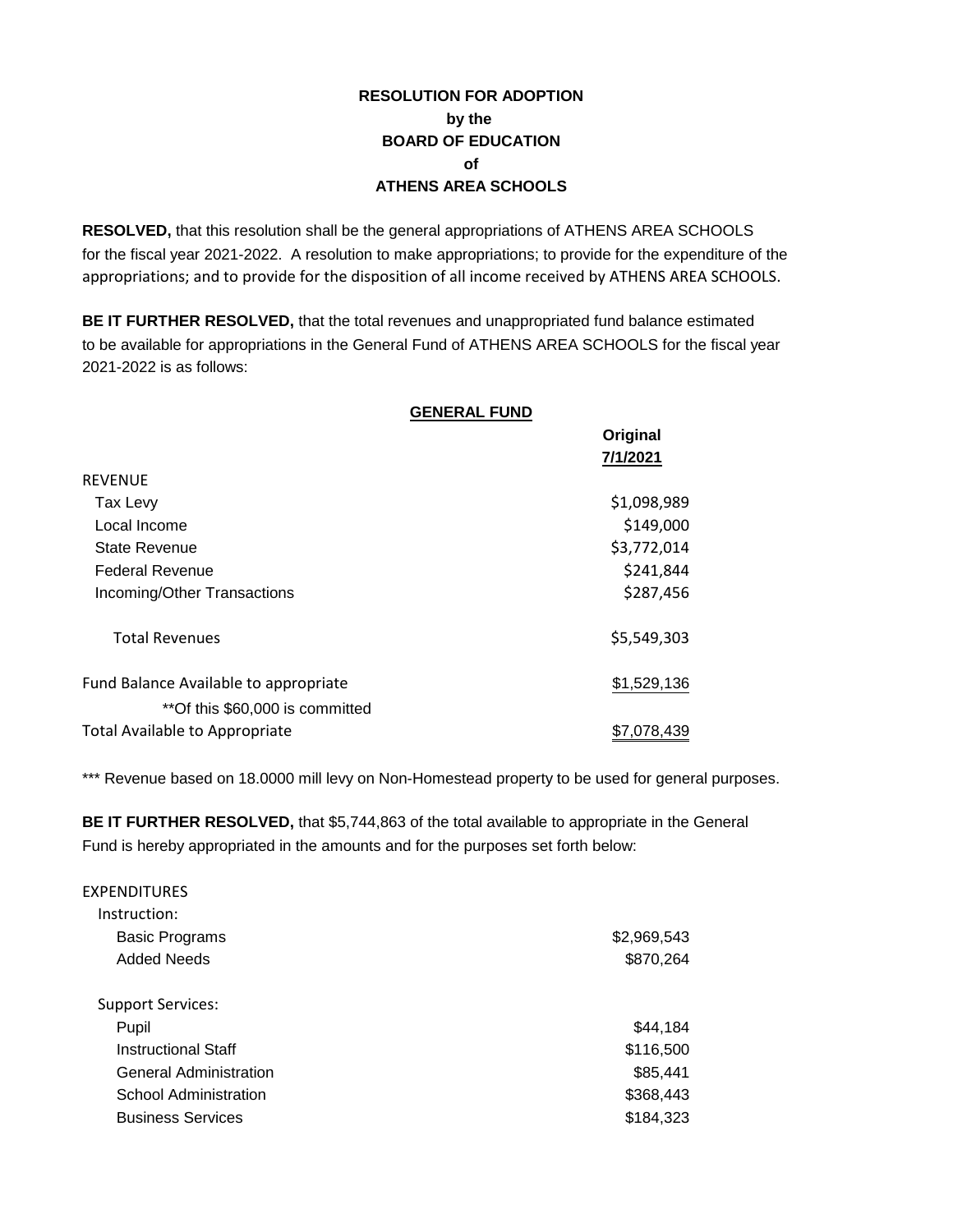| Operations & Maintenance     | \$516,900   |
|------------------------------|-------------|
| Transportation               | \$313,191   |
| <b>Central Services</b>      | \$128,220   |
| <b>Athletics</b>             | \$145,639   |
| <b>Community Services</b>    | \$0         |
| <b>Building Improvements</b> | \$1,500     |
| Debt Service                 | \$715       |
| <b>Outgoing Transfers</b>    |             |
| <b>Total Appropriated</b>    | \$5.744.863 |

**BE IT FURTHER RESOLVED,** that the total revenues and unappropriated fund balance estimated to be available for appropriations in the Food Service Fund of ATHENS AREA SCHOOLS for the fiscal year 2021-2022 is as follows:

## **FOOD SERVICE FUND**

| <b>REVENUE</b>                        |           |
|---------------------------------------|-----------|
| Local                                 | \$1,500   |
| State                                 | \$10,000  |
| Federal                               | \$300,000 |
| Incoming Transfers/Other              | \$400     |
| <b>Total Revenues</b>                 | \$311,900 |
| Fund Balance Available to Appropriate | \$60,000  |
| <b>Total Available to Appropriate</b> | \$371,900 |

**BE IT FURTHER RESOLVED,** that \$371,900 of the total available to appropriate in the Food Service Fund is hereby appropriated in the amounts and for the purposes set forth below:

| <b>EXPENDITURES</b>       |           |
|---------------------------|-----------|
| <b>Support Services</b>   | \$321,900 |
| Capital Outlay            | \$50,000  |
| <b>Total Appropriated</b> | \$371,900 |

**BE IT FURTHER RESOLVED,** that the total revenues and unappropriated fund balance estimated to be available for appropriations in the Sinking Fund of ATHENS AREA SCHOOLS for the fiscal year 2021-2022 is as follows:

## **SINKING FUND**

REVENUE  $\sim$  Tax Levy  $\sim$   $\sim$   $\sim$   $\sim$   $\sim$   $\sim$  5650,000 Other Revenue  $$100$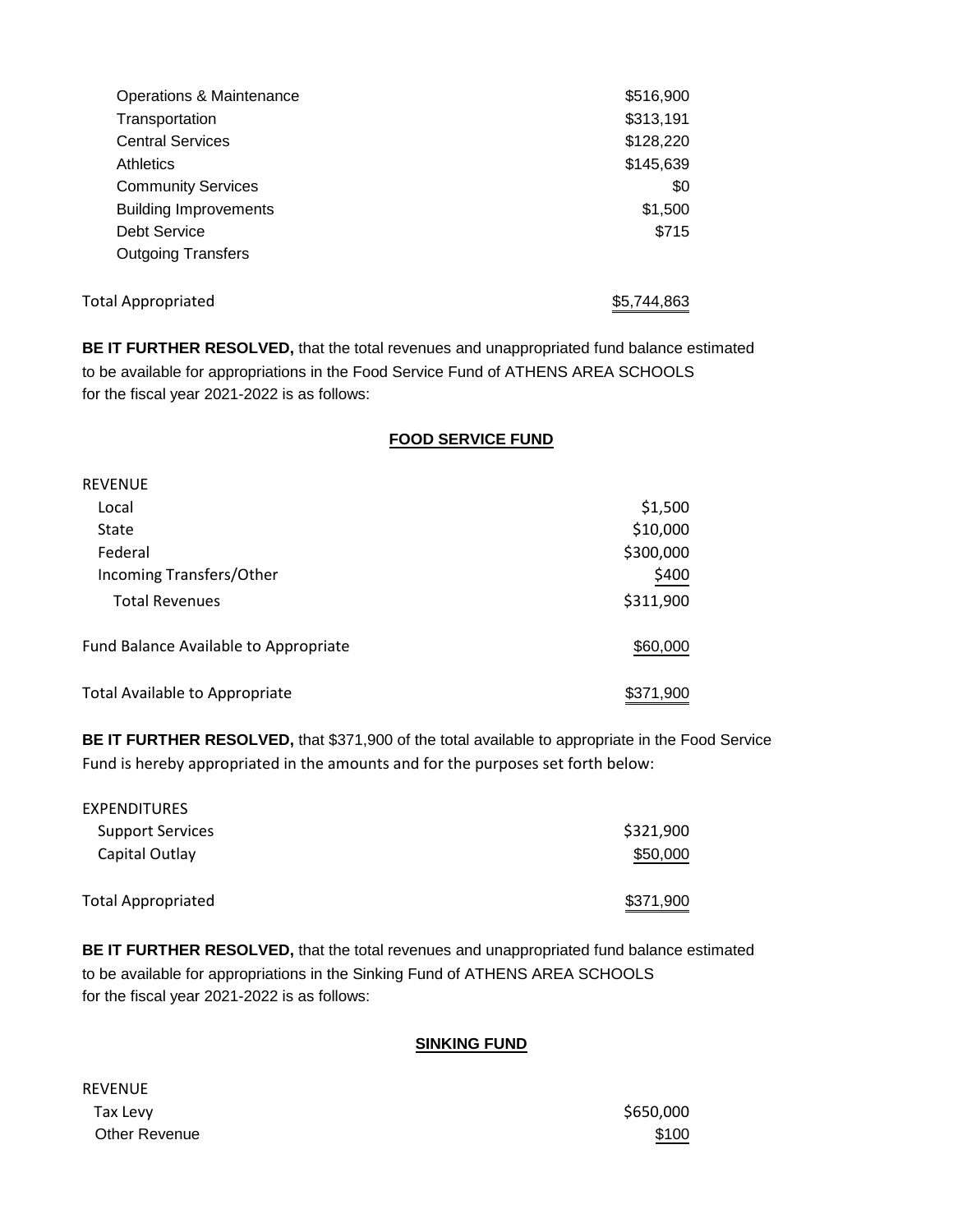| <b>Total Revenue</b>                  | \$650,100   |
|---------------------------------------|-------------|
| Fund Balance Available to Appropriate | \$622,848   |
| Total Available to Appropriate        | \$1,272,948 |

**BE IT FURTHER RESOLVED,** that \$1,272,948 of the total available to appropriate in the Sinking Fund is hereby appropriated in the amounts and for the purposes set forth below:

| <b>EXPENDITURES</b>                 |             |
|-------------------------------------|-------------|
| Grounds and Building Capital Outlay | \$1,272,948 |
| <b>Total Appropriated</b>           | \$1,272,948 |

**BE IT FURTHER RESOLVED,** that the total revenues and unappropriated fund balance estimated to be available for appropriations in the Student/School Activity Fund of ATHENS AREA SCHOOLS for the fiscal year 2021-2022 is as follows:

## **Student/School Activity Fund**

| <b>REVENUE</b>                        |           |
|---------------------------------------|-----------|
| Local Sources                         | \$60,000  |
| <b>Total Revenue</b>                  | \$60,000  |
| Fund Balance Available to Appropriate | \$117,000 |
| Total Available to Appropriate        | \$177,000 |

 $\frac{1}{2}$ 

**BE IT FURTHER RESOLVED,** that \$177,000 of the total available to appropriate in the School/ Student Fund is hereby appropriated in the amounts and for the purposes set forth below:

| <b>EXPENDITURES</b>       |           |
|---------------------------|-----------|
| <b>Support Services</b>   | \$177,000 |
| <b>Total Appropriated</b> | \$177,000 |

**BE IT FURTHER RESOLVED,** that the Superintendent is hereby charged with the general supervision of the execution of the budget adopted by the Board and shall hold the department heads and administrators responsible for performance of their responsibilities within the amounts appropriated by the Board of Education and in keeping with the budgetary policy statement hitherto adopted by the Board.